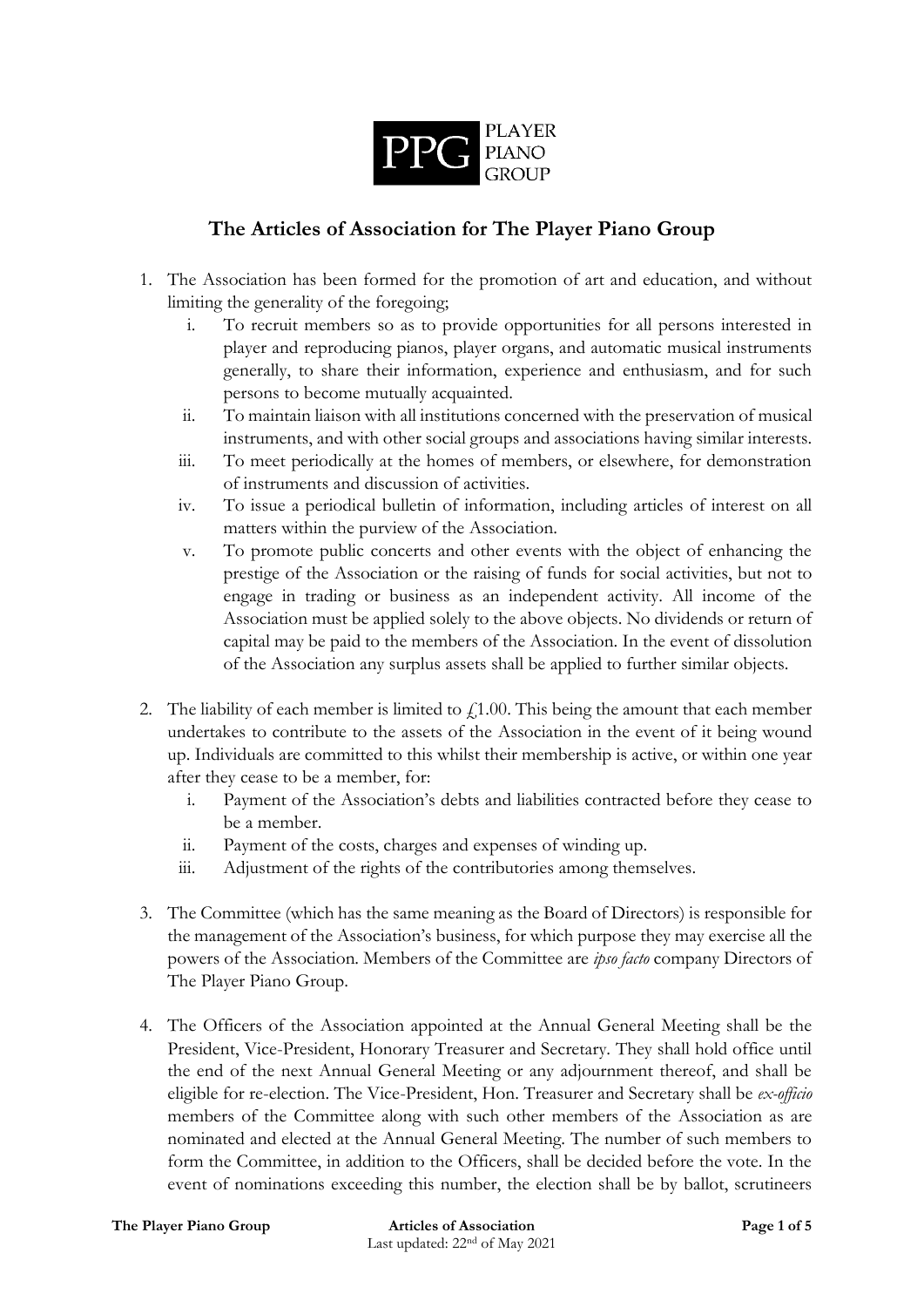being appointed by the meeting chair. The Patron shall be elected by majority vote of the Committee and is an Officer of the Association. Neither the President, nor the Patron, shall be Directors of The Player Piano Group.

- 5. Other Officers may be appointed by the Committee, either amongst their own number or otherwise, for special duties extra to, or in extension of, the duties of the principal Officers appointed at the Annual General Meeting. Such appointments will reach expiry at the end of the Annual General Meeting following and must be reported at such for the membership's record.
- 6. The members may, by special resolution, direct the Committee to take, or refrain from taking, specified action. No such special resolution invalidates anything which the Committee has done before the passing of the resolution. The members may, by ordinary resolution, authorise an examination of the accounts of the Association.
- 7. Decisions by the Committee must be made by a majority vote of those present in person, or in close electronic communication ("the Participators"), at a meeting. If the articles require a special vote of the Committee this must be passed by a majority of not less than two thirds of the Participators and the Committee must be given at least seven days' notice of the matter to be decided. A Special General Meeting may be summoned at the discretion of the Committee for any specific purpose. Members shall be notified not less than three weeks in advance of the date and venue of the SGM, and of the terms of the motion or motions to be debated.
- 8. Any Officer or Committee member of the Association may ask the Secretary to call a meeting of the Committee. Notice of any meeting must indicate its proposed date, time, venue (and means of communication if necessary). Notice must be given to each Committee member not less than three weeks in advance.
- 9. The quorum for Committee meetings is more than one half of the serving members of the Committee, but it must never be less than two. Unless the Participators comprise a quorum only a proposal to call another meeting may be voted on. Other proposals may be discussed, and recommendations carried forward, for confirmation at the next quorate meeting.
	- i. At the first Committee meeting following the Annual General Meeting the Committee will appoint one of their number as Chairman, by ordinary vote.
	- ii. If the Chairman is unable to attend a Committee meeting the Committee may appoint another of their number to act as Chairman for that meeting.
	- iii. If the numbers of votes for and against a proposal are equal, the Chairman has the casting vote.
	- iv. If a decision of the Committee is concerned with an actual, or proposed, transaction with an association in which a Committee member has declared an interest, that member is not to be counted in quorum or voting purposes.
	- v. Subject to paragraph (3), if a question arises as to the right of a Committee member to participate in the meeting (or part thereof) for voting or quorum purposes, the question may, before the conclusion of the meeting, be referred to the Chairman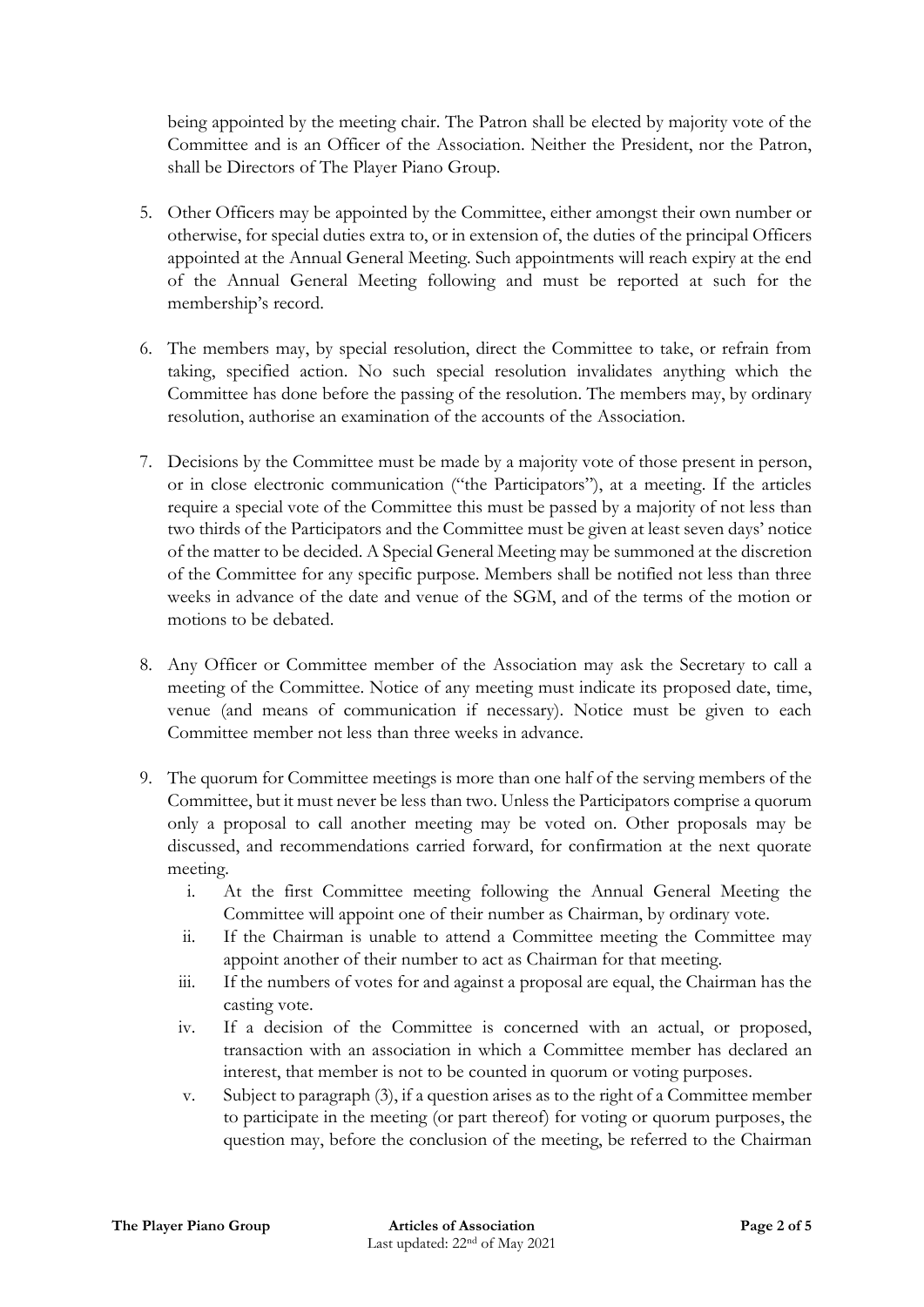(whose ruling in relation to any member other than themselves is to be final and conclusive).

- vi. If any question as to the right to participate in the meeting (or part thereof) should arise in respect of the Chairman, the question is to be decided by a decision of the other Committee members at that meeting. For this purpose the Chairman is not to be counted as participating for voting or quorum purposes.
- vii. The Committee must ensure that the Association keeps a record for at least ten years from the date of any decision recorded, of every unanimous or majority decision taken by the Committee.
- viii. Together, the Chairman, Vice-President, Hon. Treasurer and Secretary shall be authorised to act on behalf of the Committee in any matter of urgency that may arise between meetings of the Committee, their action being reported at the next meeting thereof.
- 10. A person ceases to be a member of the Committee as soon as:
	- i. They cease to be a member of the Association.
	- ii. They notify the Secretary and Chairman of their resignation from office.
- 11. Members of the Committee are not entitled to remuneration for their services to the Association. However, Committee members and Officers incurring expenditure on purposes in connection with the running of the Association shall, so far as the general funds allow, be permitted reimbursement of such expenditure, at the discretion of the Committee.
- 12. The general funds of the Association shall be contained (except as to cash in hand) in a bank account to be operated by the Hon. Treasurer, and expended as authorised by the Committee. Separate accounts for special purposes (e.g. public concerts) may be opened as authorised by the Committee; to be operated by the member responsible for a special event, such member being required to render an account of all financial transactions during or at the conclusion of the event.
- 13. The financial accounts shall be audited and presented for inspection to members at the Annual General Meeting.
- 14. The candidate for Hon. Auditor is proposed by the Hon. Treasurer and appointed by ordinary vote of the Committee. The Hon. Auditor can be removed from office by special vote of the Committee or members.
- 15. No person shall become a member of the Association unless that person has completed an application for membership in a form approved by the Committee. Enrolments after the  $1<sup>st</sup>$  of July each year shall be entitled to membership until the end of the year following.
- 16. Members are expected, so far as possible, to promote the interests of the Association, and no member shall use the fact of their membership as a means of obtaining personal advantage, pecuniary or otherwise, or favour, in any dealings or transactions with bodies or persons inside or outside the Association.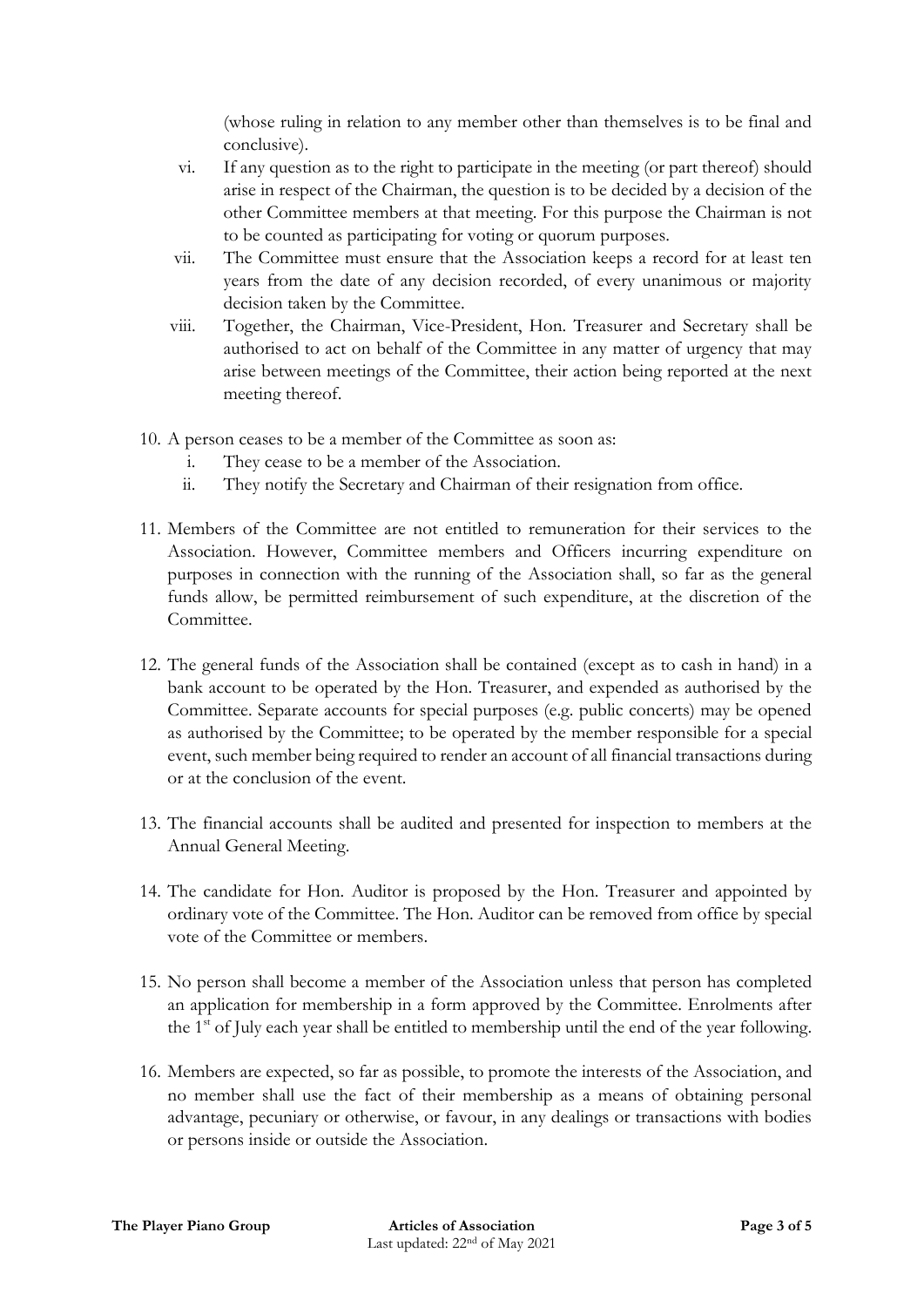- 17. Any person may resign their membership of the Association by giving 7 days' notice in writing to the Membership Secretary. Membership is not refundable or transferable. A person's membership terminates when they fail to pay their annual subscription by the due date, die or cease to exist. The Committee may terminate an individual's membership by special vote, if they are found to be in breach of the Articles of Association.
- 18. The charge of the annual subscription shall be such as the Committee determines in any year, but any increase in the rate of subscription shall not become payable until  $1<sup>st</sup>$  of January following. Notice of any increase in subscription rates shall be given in the Bulletin before expiry of the year preceding.
- 19. The Association shall hold its Annual General Meeting ("AGM") each year as follows: The date of the AGM shall be given to members not less than three months in advance. The notice of the meeting shall be sent to members not less than three weeks in advance, and shall include the Agenda, all nominations received by the Secretary for Officers and other members to form the Committee for the period until the next AGM, and particulars of all resolutions for consideration then received by the Secretary. Any necessary change in the date of the AGM before the giving of the notice shall not invalidate the meeting or any nomination or motion. Nominations for Officers and other Committee members shall not be accepted unless the consent of the person nominated has first been obtained. Nominations shall be sent in writing to the Secretary. The closing date for the receipt of nominations shall be six weeks in advance of the meeting. In the absence of the nominator, a nomination so received will be counted at the meeting as one vote in favour of the nominee.
- 20. The President, or if not present, the Vice-President, or a senior member shall take the chair at the opening of the meeting and an *ad hoc* Chairman may be appointed for the conduct of the business ("the Chairman of the meeting").
- 21. The business shall be transacted solely by members whose subscriptions for the year in which the meeting is held have been previously paid. Members may bring guests to the meeting who may, with consent of the meeting chair, be allowed to address the meeting, but they shall not be permitted to vote.
- 22. A resolution put to the vote of a general meeting must be decided on a show of hands unless a poll is duly demanded in accordance with the articles.
- 23. No objection may be raised to the qualification of any person voting at a general meeting except at the meeting or adjourned meeting at which the vote objected to is tendered. Any such objection must be referred to the Chairman of the meeting whose decision is final.
- 24. A poll on a resolution may be demanded by the Chairman of the meeting, the Committee, or two or more persons having the right to vote on the resolution, in advance of the general meeting where it is to be put to the vote, or at the general meeting, either before a show of hands on that resolution or immediately after the result of a show of hands on that resolution is declared. Polls must be taken immediately and in such manner as the Chairman of the meeting directs.